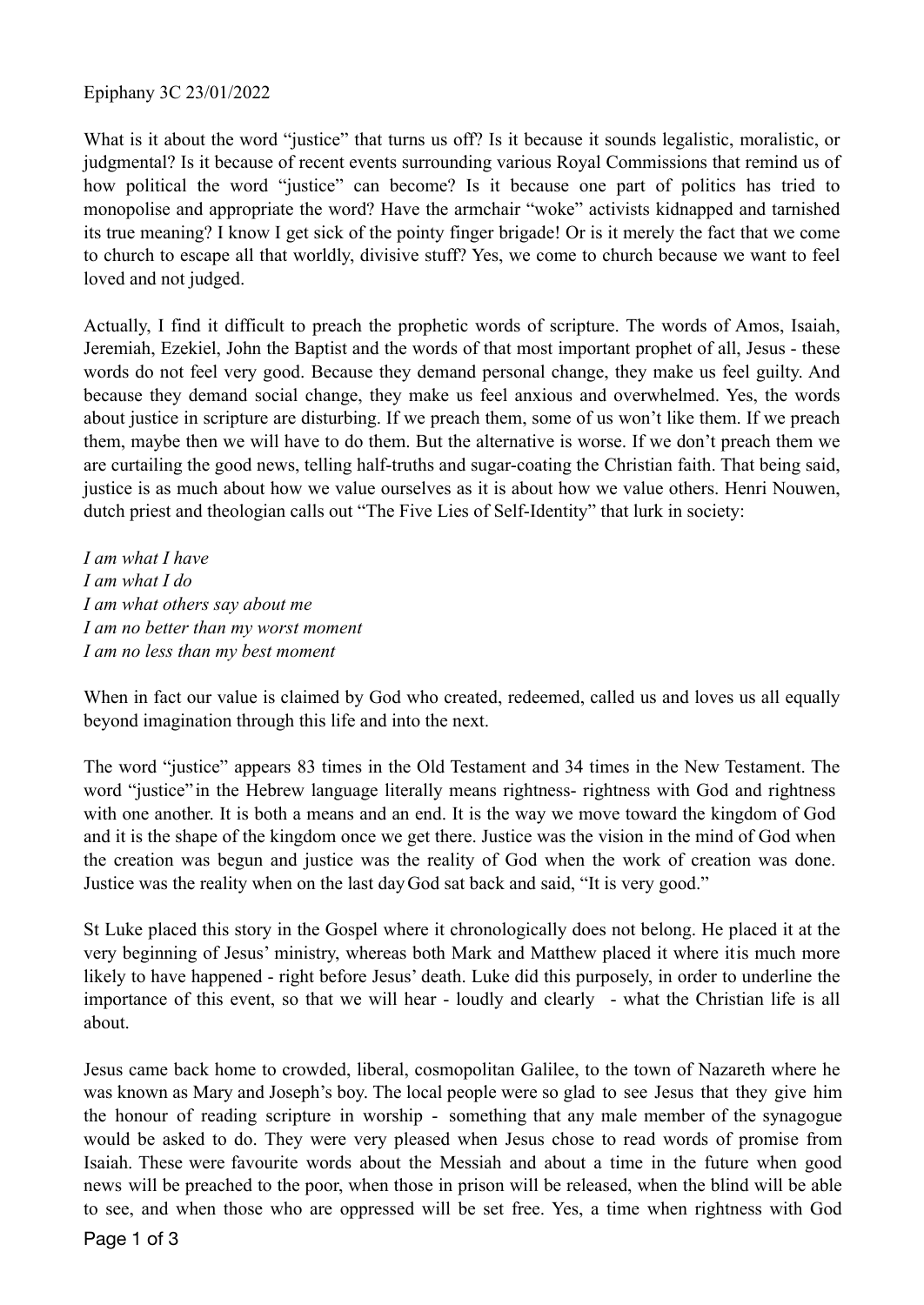would be established for all - a time when the original justice of creation would be restored.

Now, a couple of things need to be said about this Gospel passage. There are innuendos which tell us why Jesus chose these words. The word here for "poor" means poor, materially poor. When Matthew talks about the poor, he adds "poor in spirit," in order to take some of the economic edge off the words and focus on a valid but different angle. But in Luke's Gospel Isaiah and Jesus are clear that God's word and God's love must be good newsto the poor - those who are experiencing poverty those who are other than you and me.

The other phrase which Jesus quotes directly from Isaiah is the one that says the Messiah will come "to proclaim the acceptable year of the Lord." It is not just a poetic phrase. It is a religious concept rooted in history and radical in its political and social implications. The acceptable year of the Lord refers to the jubilee year - a social model described in detail in the book of Leviticus.

What is a jubilee year? God commands that each fifty years the people of God are to let the soil lie fallow, they are to forgive all debts - that means all material loans - they are to release all the slaves, and most radical of all, they are to redistribute the capital and the land so that everyone has enough and so that no one has too much. This jubilee year - this radical reordering of reality is what the acceptable year of the Lord means. It is the good news that Isaiah says the Messiah will bring. And it is the scripture which Jesus chose to read in his hometown synagogue when he told the world who he was and what he had come to do.

The reading of this scripture was not the end of what Jesus did that first day of his public ministry. When he finished reading he rolled up the scroll, paused dramatically, and then announced that the words of the prophet had come true. They were no longer future words - they were present words. Yes, he, the local boy, he, Jesus of Nazareth, was and is the Messiah - and the work of justice had begun. The jubilee year is now, the good news for the poor is now, the redistribution of wealth is now, the release of the captives and the freedom for all the oppressed is now. The newcreation of rightness with God for all people - not just the Jews - is now.

The people of Nazareth didn't want to hear this anymore than we do. They became stirred, got very angry. Suffice it to say that they were incensed that Jesus would interject harsh demands into the passive comfort of their faith.

There are other places in scripture where this same tension exists. There are places where Jesus does or says things that reflect God's love, and which then lay before us issues of justice. Think about that unnerving parable about the workers in the vineyard where those who laboured for eight hours are paid the same as the unemployed, those left at the roadside all day who work for one hour. It is a story that underlines compassion as the heart of God's justice based on what people need instead of what they deserve.

Think about the story of the woman caught in adultery where all the people are eager to stone her to death as the law required. That is until Jesus intervenes, creating justice by saying: "The one without sin should cast the first stone." Such a spiritual story has definite political overtones when we get to our contemporary world.

And there is Amos, that tree surgeon turned prophet, who tells the appalled people of Israel that God will treat them no better and no worse than everybody else, that being God's special people doesn't give special privileges, it only brings special responsibilities. What does that have to say about our